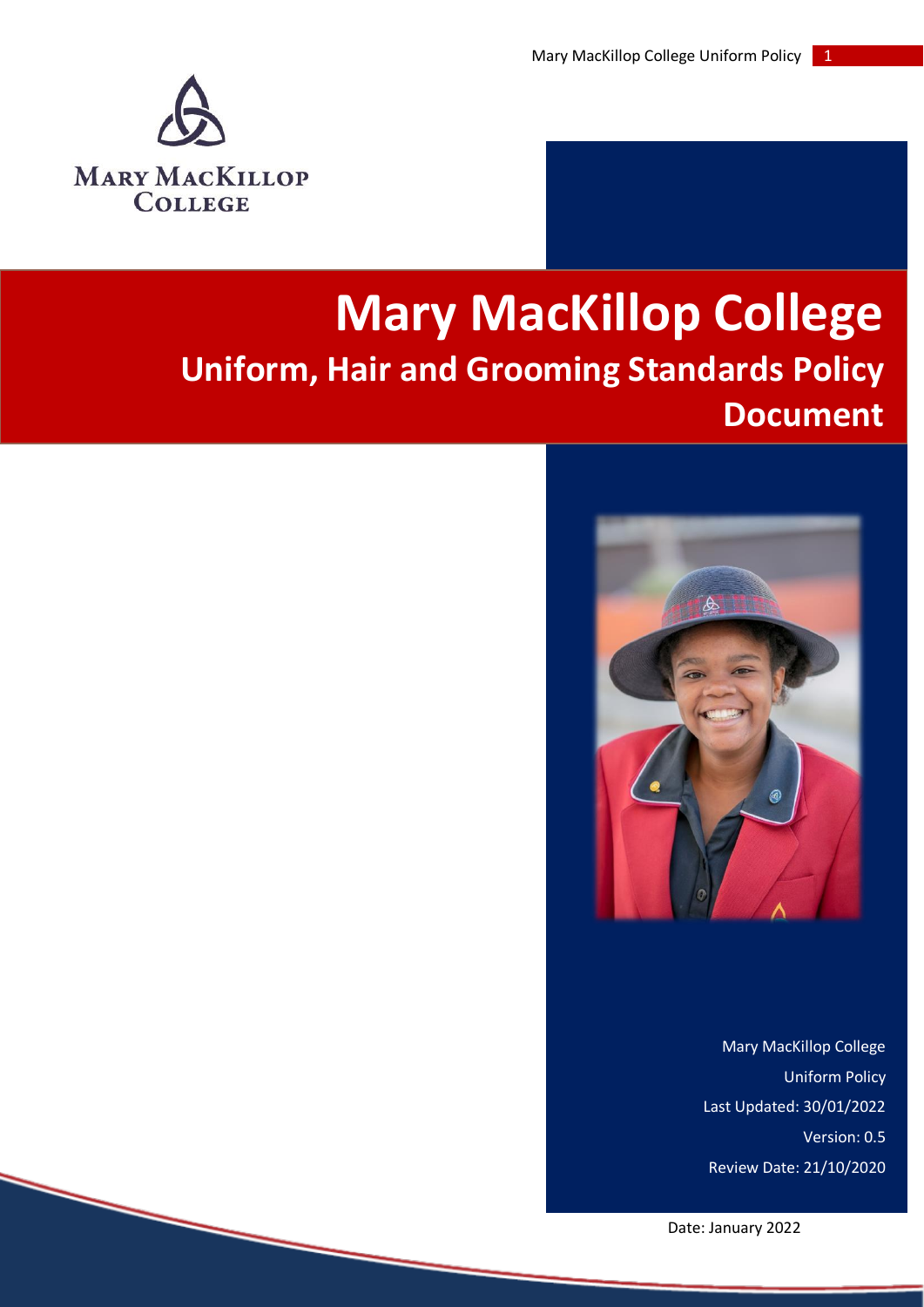# **Contents**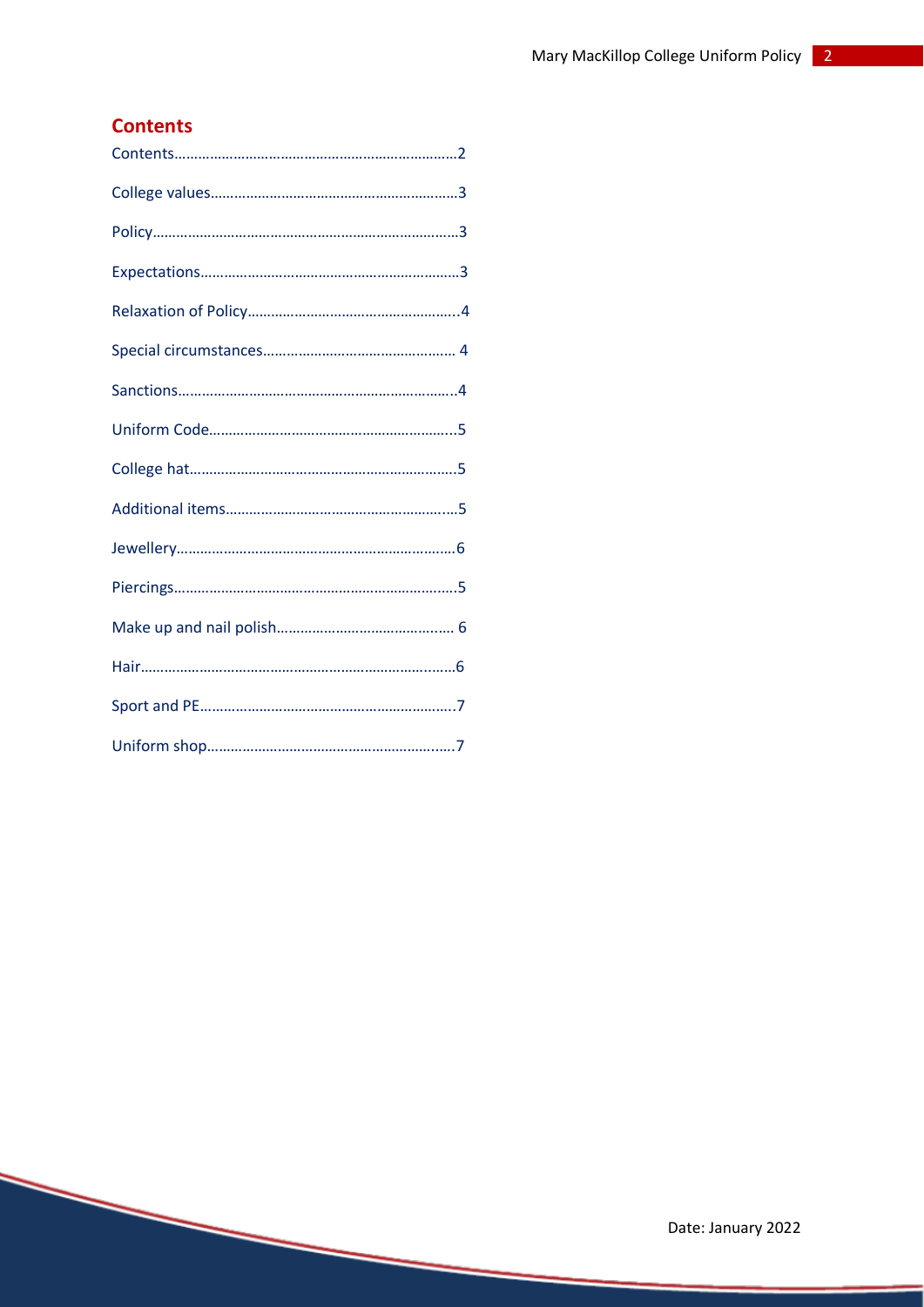Our College is committed to the dignity of the whole person, equality of opportunities and engaging in purposeful learning experiences.

#### **MOTTO**

My Faith is My Light

#### **VISION**

We are an interconnected, joy-filled, contemporary Catholic learning community, inspired by the Josephite traditions to be people achieving our potential.

#### **MISSION**

We forge a culture of **creativity, excellence, justice** and **compassion** as we **nurture, challenge, education** and **empower** one another.

> **VALUES** We uphold **SPIRIT, WISDOM, INTEGRITY, COURAGE, UNITY** and **SERVICE** To guide our thoughts, words and actions to **live principled lives together.**

#### MMC Learners are **Curious, Creative, Self-directed, and Resilient**.

MMC Learning Analogy – Stuck, Seek, Strive, Soar

**MacKillop Women Shine**







Date: January 2022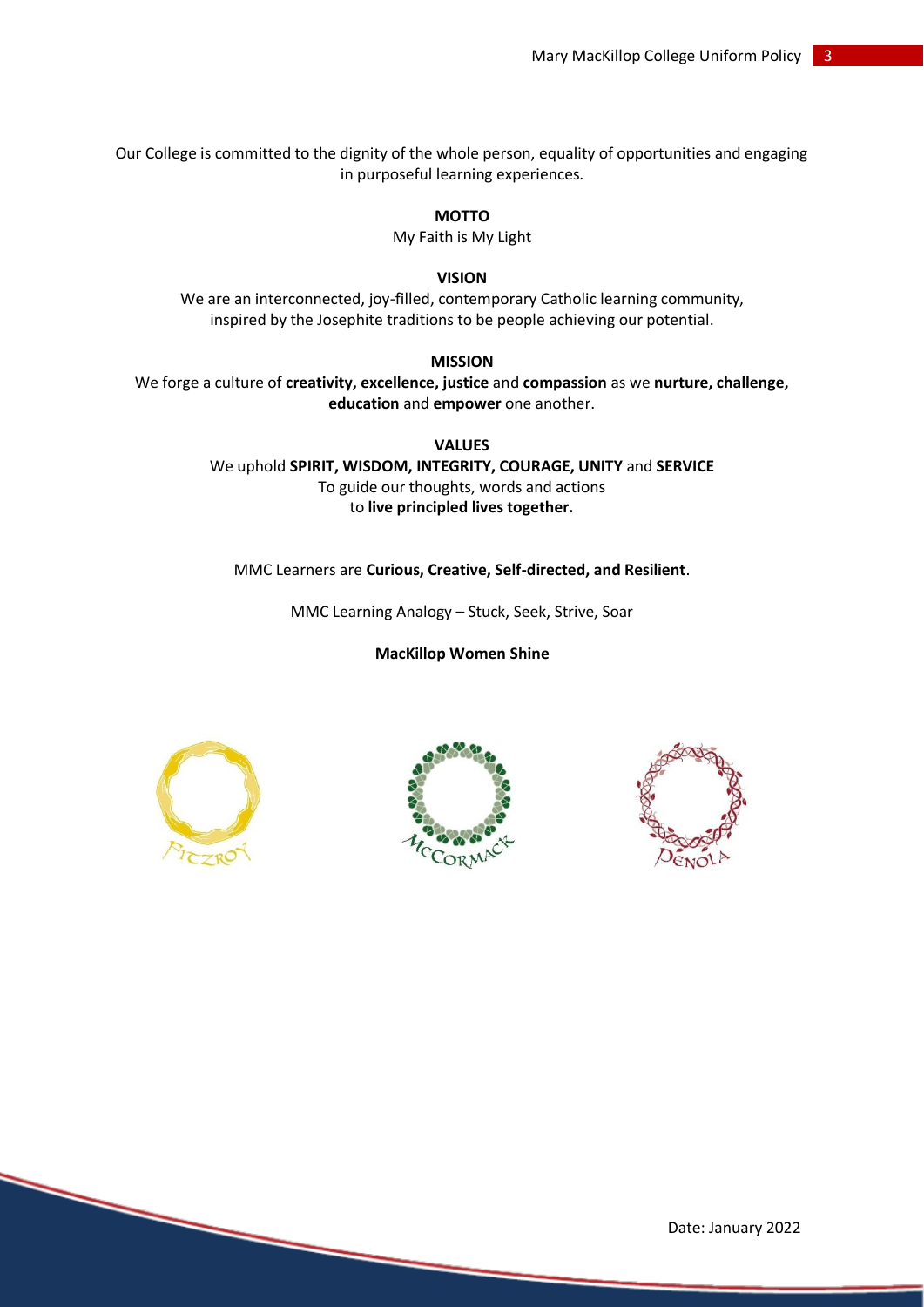The College has clear expectations with regards to the wearing of the correct College uniform.

#### **Policy**

The Mary MacKillop College Uniform Policy is an agreed standard of dress for students who attend Mary MacKillop College. The uniform for students was developed through a thorough consultation process with parents, staff and the wider community. The policy also covers other aspects of personal presentation of students especially as ambassadors of the College and its name.

The Mary MacKillop College Uniform Policy applies to students when:

- Attending or representing our school
- Travelling to and from school
- Engaging in school activities out of school hours including school excursions
- Wearing the College uniform inside or outside of school hours

The Mary MacKillop College uniform aims to contribute to a safe, purposeful, inclusive, and supportive learning environment through:

- Ready identification of students and non-students at school;
- Fostering a strong sense of belonging;
- Developing a mutual respect among students by minimising visible evidence of economic or social difference;
- Being 'Sun Smart';
- Being respectful of the College community and its reputation;
- Inclusive learning environment;

#### **Expectations**

Every student is expected to wear their College Uniform with pride and purpose:

- Students will be role models of College values in word and deed when in the College uniform;
- The College uniform will be worn in its entirety and not with other non-approved items;
- All uniform items to be clearly labelled with student's name and House Group;
- The College uniform will be worn in accordance with all aspects of the Uniform Policy found in the Student Planner and a more detailed description on the College Website under Uniform Policy;
- Students will not harm the reputation of College while wearing the uniform;
- Students are not permitted to upload, through the use of any data carriage service, images and videos of themselves, or others, in the College uniform to any digital platform;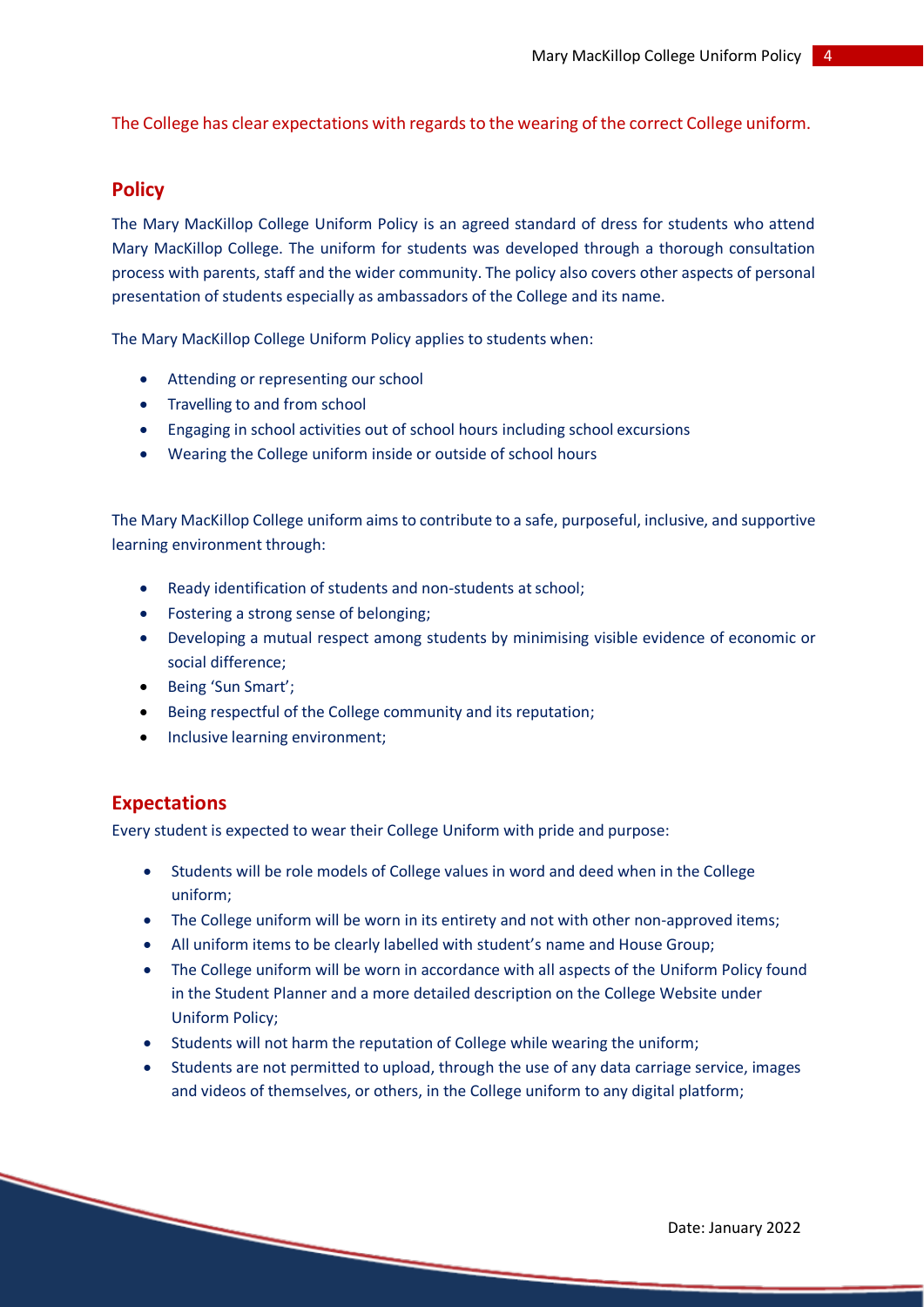# **Relaxation of the Policy (Non-Uniform, Splash of Colour/Free Dress Days)**

From time to time each year, the school will organise dress-up (i.e.non-uniform, splash of colour, free dress) days for students. On nominated days, students may dress up or wear casual clothes as part of activities being run in the school. These activities are usually organised as part of a celebration, a fundraising activity or House event. Some days will require a donation of a gold coin for fundraising. Students may be required to remove any extra items or decorations (such as face paint, glitter, accessories) before learning school for the day.

On these occasions, students are permitted to wear acceptable & reasonable clothing relevant to the day's theme instead of their uniform when on the College grounds. Examples of activities include:

- Book Week dress-up, carnivals, social justice days and other functions;
- Camps or other excursions that do not require school uniform to be worn;

These guidelines apply to College events such as dances, dress-up days, excursion, camps and retreats hosted by Mary MacKillop College or other schools:

- Clothing is to be neat, smart and casual;
- Clothes must not be see through;
- T-shirts must be appropriate for school ear: shoulders must be covered with sleeves (not singlet or cold shoulder), the neckline must not be low, the hem of the t-shirt sits on or below the waist (no midriffs), and any images or graphics or words on the shirt must be appropriate and reflect our College values.
- No ballet tights or revealing bike pants/leggings
- Dark leggings are the preferred attire (3/4 or full length) are permitted. Skirts and shorts must be knee length.
- Shoes are to be low heeled and covered.
- Hair must comply as per the normal College Uniform Policy. Hair is to be tied back at all times.
- If students have a PE practical class, students must wear suitable clothing for the class, as per the teachers guidelines.
- No jewellery or makeup is allowed as per normal College Uniform Policy.
- Hats must be worn

If clothing is inappropriate, parents will be notified to come and collect their daughter.

# **Cultural Exemptions**

Any uniform exemptions due to cultural or religious reasons must be made in writing by parents to the Deputy Principal. The form to be completed is attached.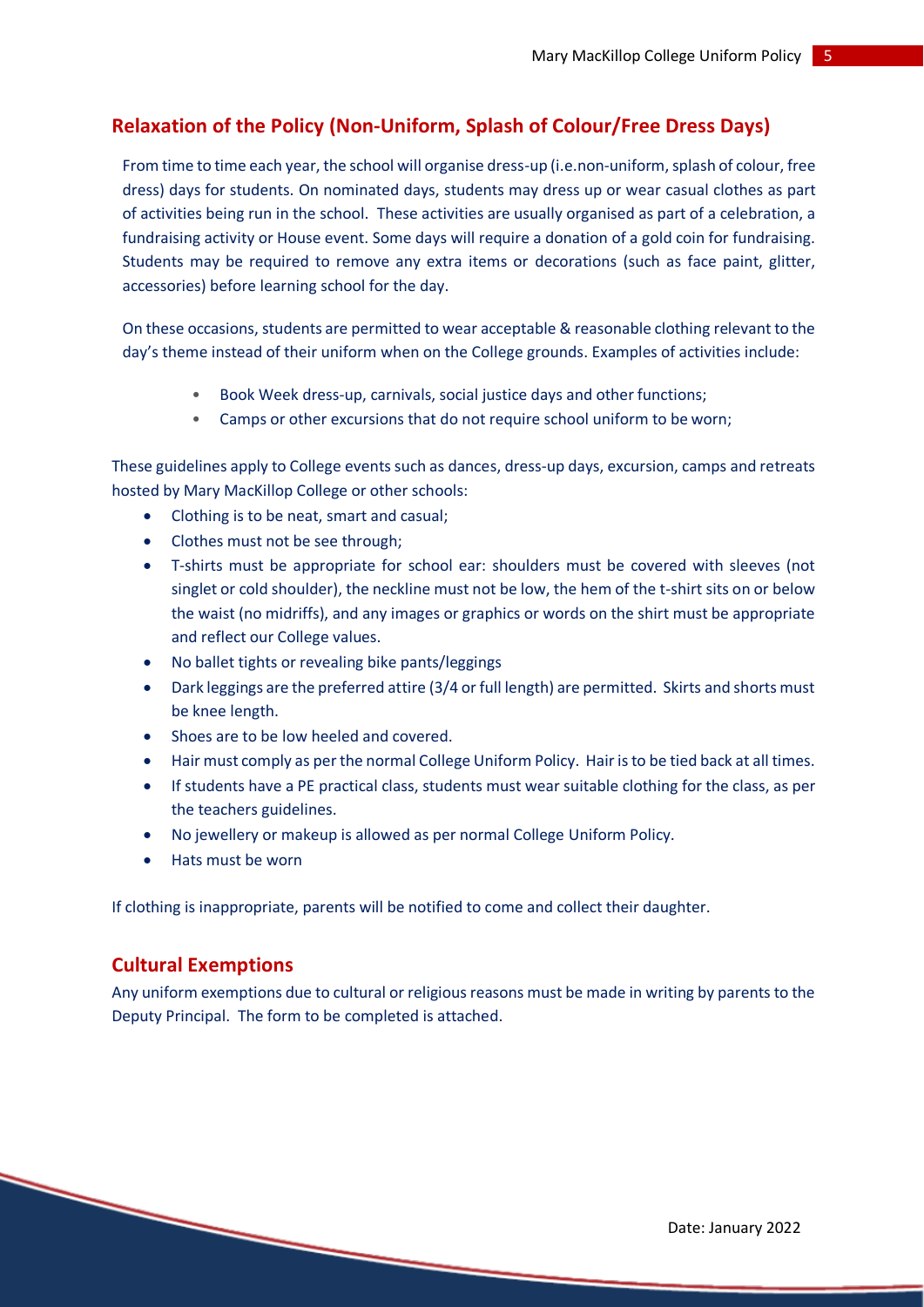# **Policy**

- Inappropriate clothing, jewellery or accessories cannot be worn at any time. This applies to any clothing, accessories, jewellery or apparel worn by students that is deemedtobeoffensive,unsafe or likely todisruptnormalschoolmanagement. This will be confiscated and can be collected at the end of the term from Student Services.
- College hat must be worn at all times. Students must carry their hats with them at all times.
- On school days closed in shoes must be worn to events, hair must be tied back and normal jewellry and make up rules apply.

# **Special circumstances**

The Mary MacKillop College Uniform Policy incorporates strategies to accommodate special needs and circumstances of student. These arrangements are negotiated between parents and the Principal. Examples of special circumstances may include:

- Student's medical conditions (allergies etc);
- Student's physical attributes or requirements. Authorisation from the College and letter from a doctor/psychologist is required.

# **Sanctions**

Our school community supports the application of the following sanctions for breaches of the Mary MacKillop College Uniform Policy. These include:

- Preventing students from attending, or participating in any activity for which they are representing the school
- Providing verbal and/or written communication to parents of children who do not meet the requirements of the Uniform Policy
- Administering consequences as a result of not meeting the requirements of the Uniform Policy.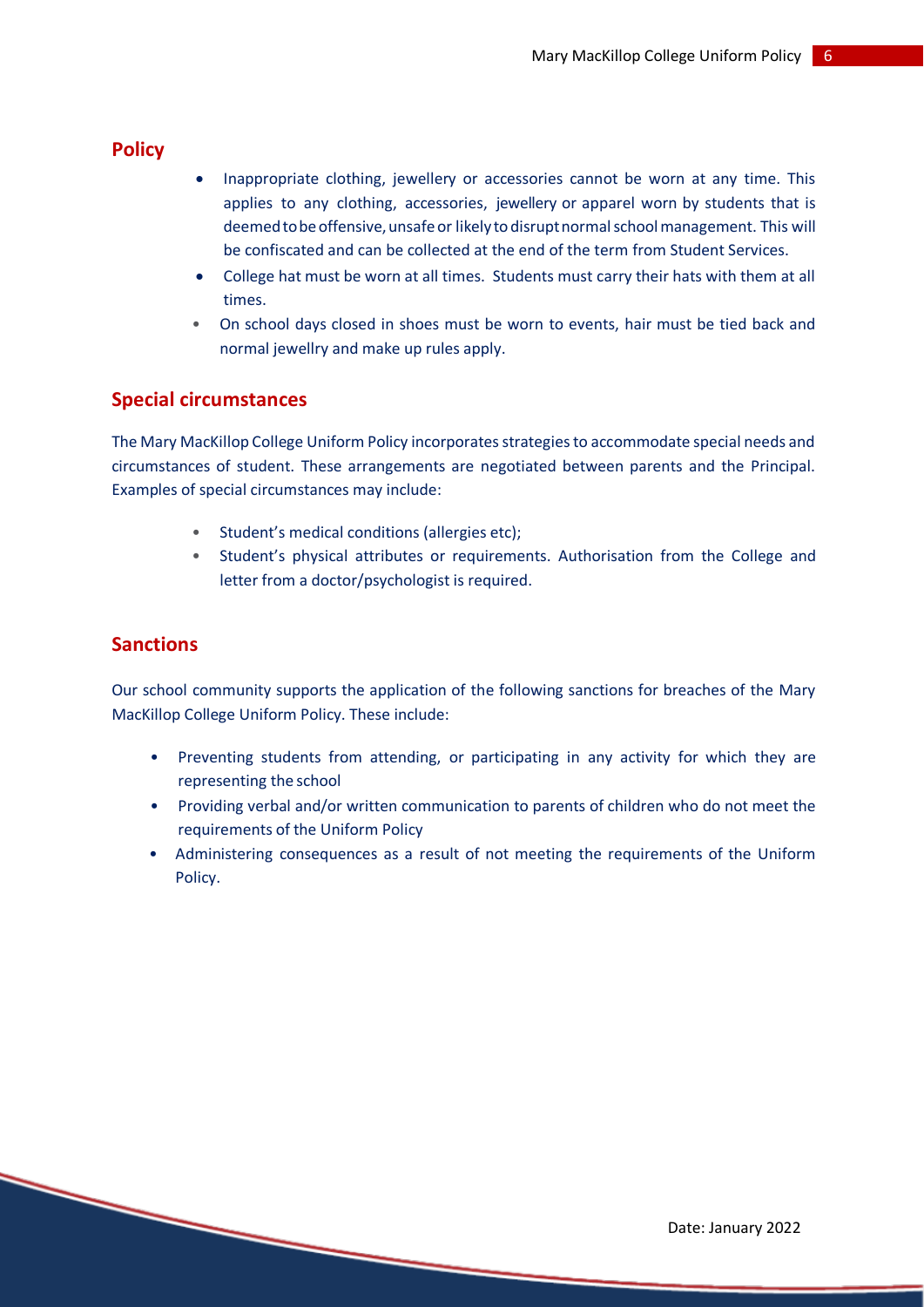# **Uniform Code**

# **Required Items**



# **Uniform Policy**

| <b>SPORTS UNIFORM</b>                                                                                                                                                                                                                                                                                                                                                                                                                                                                                                                                                                                                                                                                                                                                                                                                                                                                                                                                                                                                                               |
|-----------------------------------------------------------------------------------------------------------------------------------------------------------------------------------------------------------------------------------------------------------------------------------------------------------------------------------------------------------------------------------------------------------------------------------------------------------------------------------------------------------------------------------------------------------------------------------------------------------------------------------------------------------------------------------------------------------------------------------------------------------------------------------------------------------------------------------------------------------------------------------------------------------------------------------------------------------------------------------------------------------------------------------------------------|
| The College Sports Uniform is to be worn every<br>Wednesday and during PE lessons.<br>The College Sports Shirt is navy with either a red,<br>₩<br>green, or yellow panel. Students wear the colour of<br>their House.<br>The College Sports Shorts are navy with the College<br>₩<br>logo added. Seniors may wear the College Senior<br>Shorts.<br>The College socks with two blue bands are to be worn<br>with the Sports Uniform.<br>Joggers or sports shoes with non-marking soles and<br>吟<br>that are supportive of the feet and ankles must be<br>worn.<br>The College Sports cap or Formal hat can be worn<br>with the Sports Uniform.<br>If you undertake PE classes, you must wear your<br>Formal uniform to and from school and change at next<br>appropriate break.<br>The College tracksuit jacket and tracksuit pants may be<br>吟<br>worn all year with the Sports uniform.<br>The College Sports bag may be used in addition to the<br>吟<br>College bag for training and sporting events. This bag<br>cannot replace the College bag. |
| College House ribbons can only be worn with the<br>吟<br>sports uniform on Wednesdays and at Sporting<br>Carnivals.                                                                                                                                                                                                                                                                                                                                                                                                                                                                                                                                                                                                                                                                                                                                                                                                                                                                                                                                  |
| The College Formal hat must be worn to and from school<br>and at all times during the school day. Students are to<br>to and from school and for all formal College events.<br>Students representing the College in the community<br>must wear the College Blazer with their Formal Uniform.                                                                                                                                                                                                                                                                                                                                                                                                                                                                                                                                                                                                                                                                                                                                                         |

# **College hat**

A hat must be worn on all occasions. Mary MacKillop College has introduced a 'Sun Smart' policy which requires all students to wear their school hat at all times.

Students are required to wear their formal hat with their formal dress uniform.

Students are able to wear their formal hat, bucket hat or MMC Cap with their sports uniform.

# **Additional Items**

- The College bag is the only bag that may be used to and from the College.
- College tote bags must be used for excursions and may be used to carry books to and from classes.
- College sports shirt (with red, green or yellow House panel) must be worn at all interhouse sporting carnivals and for designated celebrations. House ribbons may be worn on Wednesday with the Sports uniform, and at College carnivals.
- Sports shoes must be supportive of feet and ankles; No acceptable shoes include: vans, converse, volleys and other styles are not acceptable.
- College lock must be purchased from the Uniform Shop.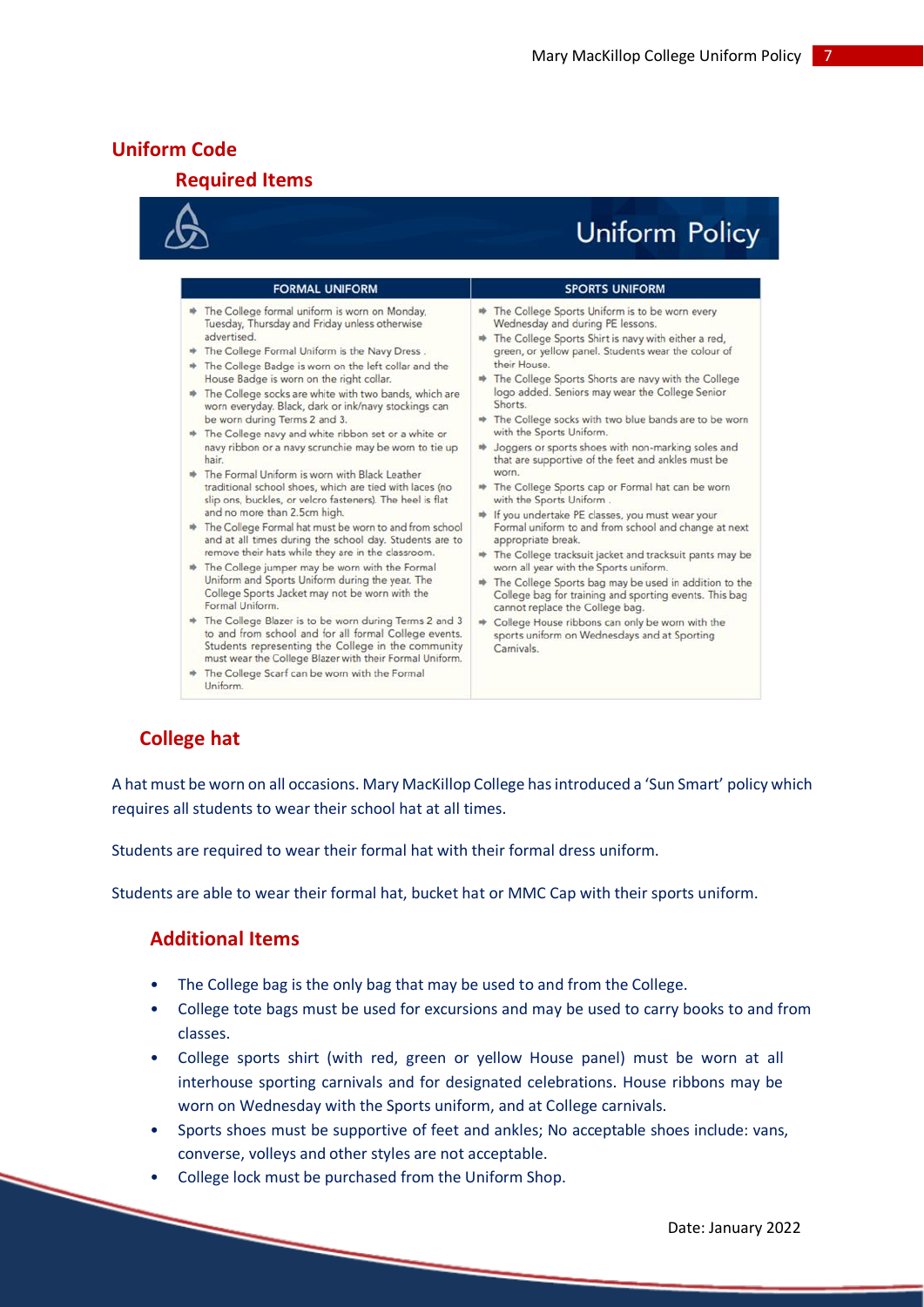# **Jewellery**

The following items are the only acceptable accessories that may wear at the College:

- Simple gold, silver, black or brown band wristwatch;
- The College earrings are the preferred option although you may wear plain silver or gold studs (no stones or colour gems or pearls) or a plain silver or gold sleeper – no hoops
- Any additional items must be approved by the Deputy Principal.

Additional items worn will be taken by a teacher and held in trust by the Head of House until the end of the day when it may be collected. The wearing of banned jewellery will result in it being confiscated. Further infringements will incur other disciplinary consequences.

No SMART watches are allowed. Please refer to our SMART Device Policy.

# **Piercings**

Jewellery is not to be worn within the College uniform. Earrings, *other than a single lowerlobe piercing*, body piercings, chains, wristbands, chains, rings are unacceptable.

Ears are to be only pierced in the lower lobe. 1 piercing in each ear lobe is acceptable.

No other studs (including finger, facial and tongue studs) or spacers are acceptable, even if they are clear.

No other piercings are permitted. Students will be asked to remove them, and a consequence will be issued. The items will be held for collection. If piercings are not able to be taken out, or if the request to take them out is not complied with, students will be sent home until they are removed.

A crucifix may be worn under the College uniform, on a chain that is not visible.

# **Makeup and Nail Polish**

No makeup, fake eyelashes, fake tan, fake nails or nail polish is permitted. This includes permanent or semi- permanent eye liners, eye lash tints etc. Students who wear fake nails to the Formal and Semi-Formal must have the colour removed by the first day of school after the event. Clear fake nails may need to be removed professionally, so they can be removed within the week from the event. Students will be asked to remove makeup – makeup wipes will be provided.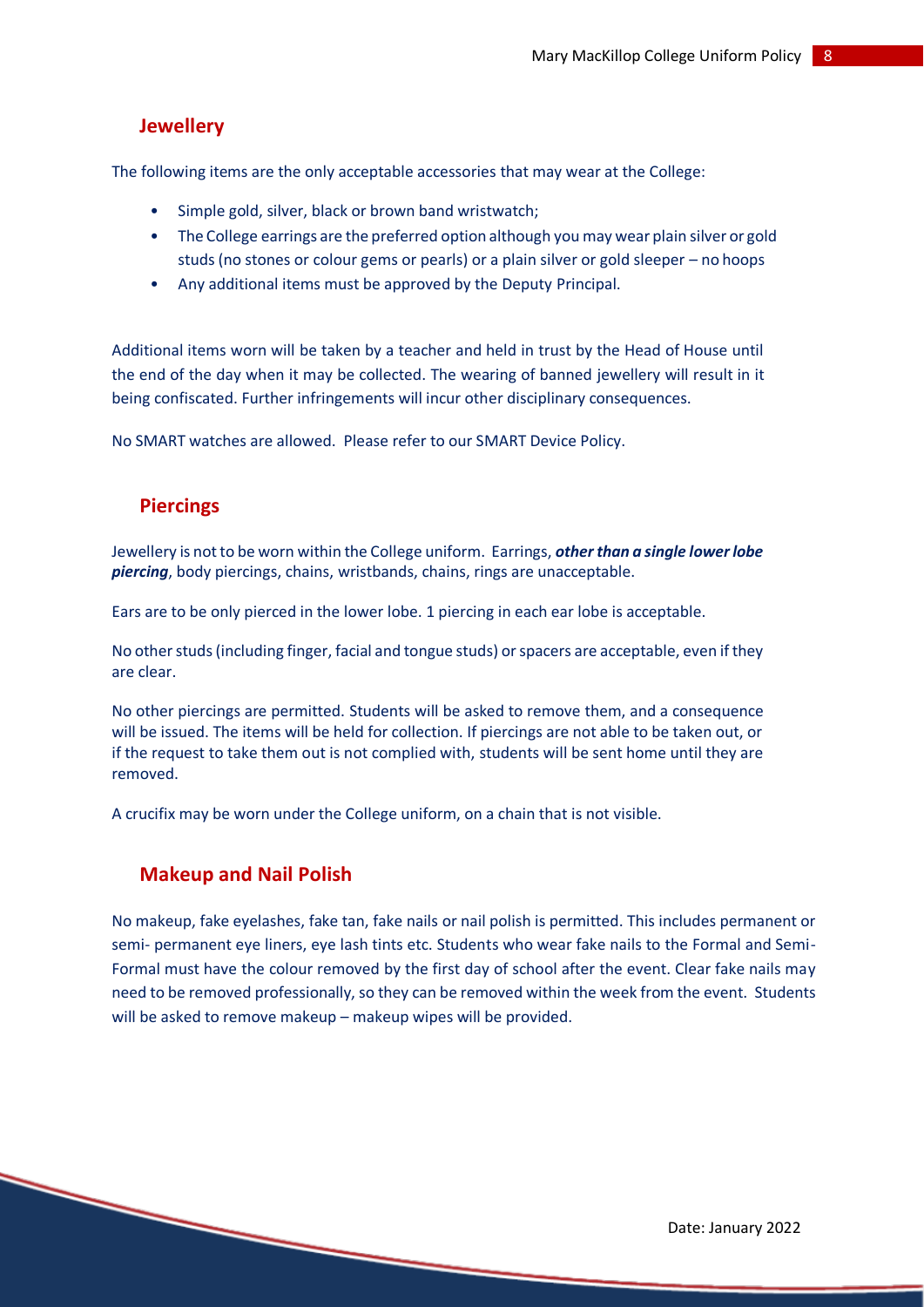#### **Hair**

Student hair must be well groomed and cut in a conservative style. **Hair colour must be of a natural hair colour for the student themselves.** There are to be no extremes in style, colour or cut with hair style. Students who use hair dyes or colours that are extreme will have their parents contacted and the students will not be permitted to return to the College until the colour is removed or the cut is more acceptable. Hair cannot be shaved, fully or partially without prior approval from the College Principal.

Hair of length passed the collar must be tied back off the face, with all hair secured into a ponytail, braid etc. Hair longer than the collar must be fully tied back. Hair ties, clips and pins must be the colour of your hair. Hair that is tied or braided must be in a style that allows for the effective wearing of the College hat.

No accessories, other than a white ribbon, College navy scrunchies or the College navy and white ribbon are allowed.

Students are permitted only two (2) uniform passes per semester (found in the school planner), after which a RECONNECT will be given.

# **Sport and PE**

Students training or representing the College in a sport are required to wear full sports uniform to/from training and are to change into formal uniform at the completion of training. If the sport has a special training shirt and/or team uniform it is permitted to be worn at training only, not to and from school.

Because of the importance of participation in appropriate physical exercise, students who are not prepared for PE lessons and/or sport i.e. not wearing correct uniform or cap, will receive a detention after two breaches per term. Students are not permitted to arrive at school or leave at the end of the day while wearing their Sports uniform. The only exception is on Wednesday or when special permission is given e.g. excursions or retreat days.

# **Uniform Shop**

The Uniform Shop is open at the following times during each term:

- Tuesday: 7:45am to 8:30am
- Thursday: 7:45am to 8:30am
- Closed during the last week of each semester for stock take.